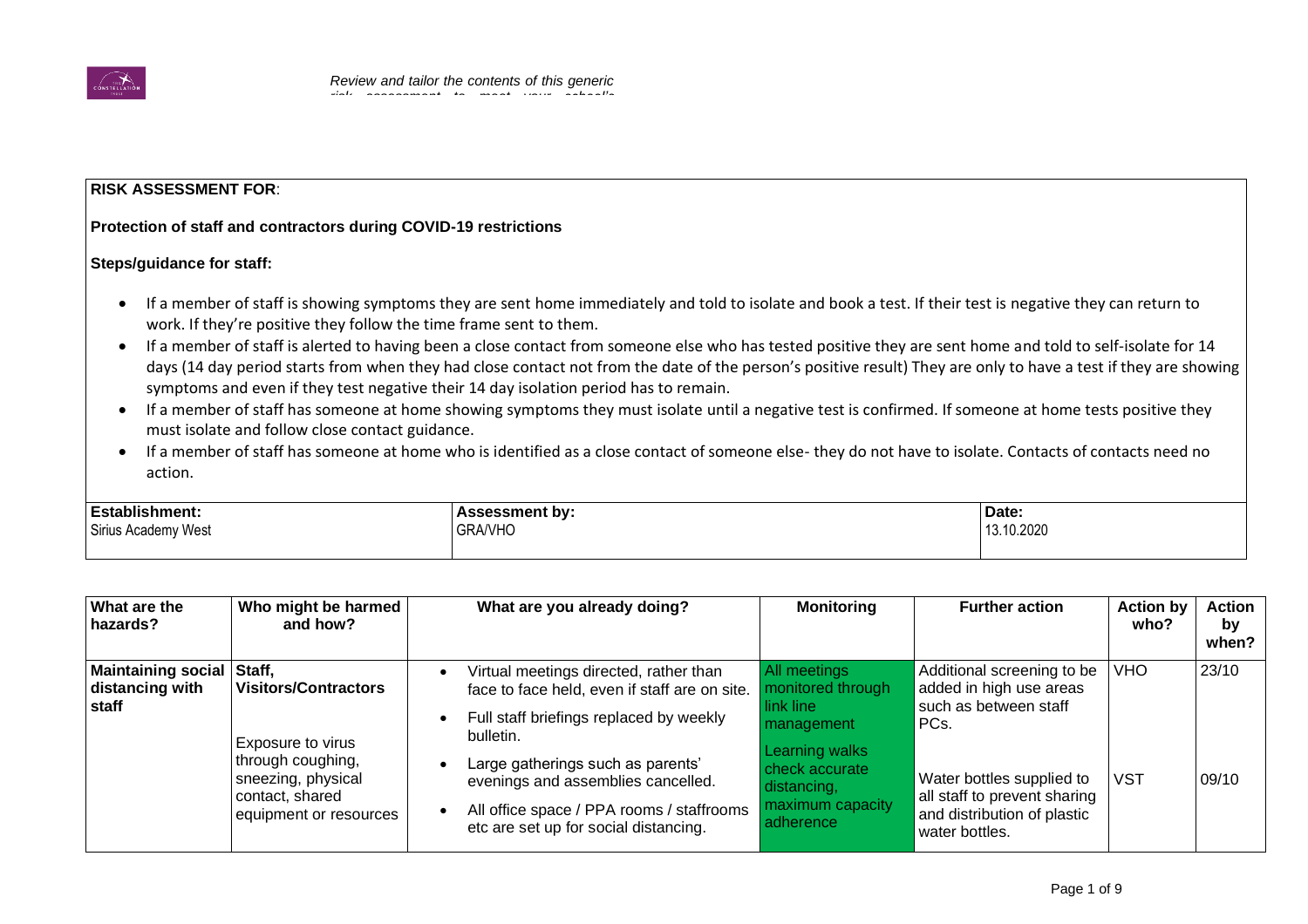| What are the<br>hazards?                                                                         | Who might be harmed<br>and how?                                                                        | What are you already doing?                                                                                                                                                                                                                                                                                                                                                                                                                                                                                                                                                                                                                                                                                                                                                                                                                                                                                                                                                                             | <b>Monitoring</b>                                                                                                                                                                                                                                                                                                                    | <b>Further action</b>                                                                                                                                                        | <b>Action by</b><br>who?                   | <b>Action</b><br>by<br>when? |
|--------------------------------------------------------------------------------------------------|--------------------------------------------------------------------------------------------------------|---------------------------------------------------------------------------------------------------------------------------------------------------------------------------------------------------------------------------------------------------------------------------------------------------------------------------------------------------------------------------------------------------------------------------------------------------------------------------------------------------------------------------------------------------------------------------------------------------------------------------------------------------------------------------------------------------------------------------------------------------------------------------------------------------------------------------------------------------------------------------------------------------------------------------------------------------------------------------------------------------------|--------------------------------------------------------------------------------------------------------------------------------------------------------------------------------------------------------------------------------------------------------------------------------------------------------------------------------------|------------------------------------------------------------------------------------------------------------------------------------------------------------------------------|--------------------------------------------|------------------------------|
|                                                                                                  |                                                                                                        | Staggered timings and split lunches as<br>$\bullet$<br>well as the use of PPA rooms /<br>staffrooms etc.<br>Cleaning materials to disinfect shared<br>$\bullet$<br>computers / telephones / photocopiers<br>etc in place.<br>No use of shared mugs, glasses, cutlery<br>$\bullet$<br>etc.<br>All staff directed to abide by maximum<br>$\bullet$<br>capacity labels on all office/shared space<br>doors.<br>Face masks are provided for all staff and<br>$\bullet$<br>it is now policy to wear in all indoor<br>communal areas. (Exemptions apply).<br>Clearing of classrooms allow for "front of<br>$\bullet$<br>class" teaching. T&L adaptation<br>document directs teaching from of the<br>classroom and direct.<br>A separate T&L adjustment guide<br>$\bullet$<br>produced to mitigate against lost learning<br>through staff movement. E.g. Smooth<br>access to IT, distancing.<br>Perspex screening in place in high<br>$\bullet$<br>volume areas, reception, student services<br>and serveries. | <b>Staff workrooms</b><br>Duty staff present to<br>challenge non<br>adherence of<br>masks/one way<br>system. Early<br>challenge has set<br>100% adherence.<br><b>Staff duty revisions</b><br>made through SLT<br>meetings.<br>100% of the team.<br>100% of the time<br>monitoring shows<br>effective adherence<br>to T&L adaptations | Revisit "bubbling" of PSA<br>rotas and cover<br>supervisors<br>Staff are now to be off site<br>by 3:30pm<br>All MER, CPD, Events<br>after work calendared time<br>cancelled. | <b>KSU/KPR</b><br><b>GRA</b><br><b>GRA</b> | 15/10<br>9/11/20<br>9/11/20  |
| Maintaining social Staff,<br>distancing with<br>parents / visitors /<br><b>Service engineers</b> | <b>Visitors/Contractors</b><br>Exposure to virus<br>through coughing,<br>sneezing, physical<br>contact | Staggered start and end times for school day.<br>Markings and signage on school drives /<br>entrances to school buildings to encourage<br>maintenance of social distancing.<br>Hand sanitiser available at school reception<br>entrance for all visitors.                                                                                                                                                                                                                                                                                                                                                                                                                                                                                                                                                                                                                                                                                                                                               | Site inspection<br>highlights the<br>presence of all<br>signage.<br>Leadership duties<br>monitor<br>effectiveness at all                                                                                                                                                                                                             | Clarification of staff work<br>and welfare spaces to be<br>produced.<br>IT system to support<br>virtual parents' evenings<br>ordered.                                        | <b>GRA</b><br><b>AKA</b>                   | 15/10<br>15/10               |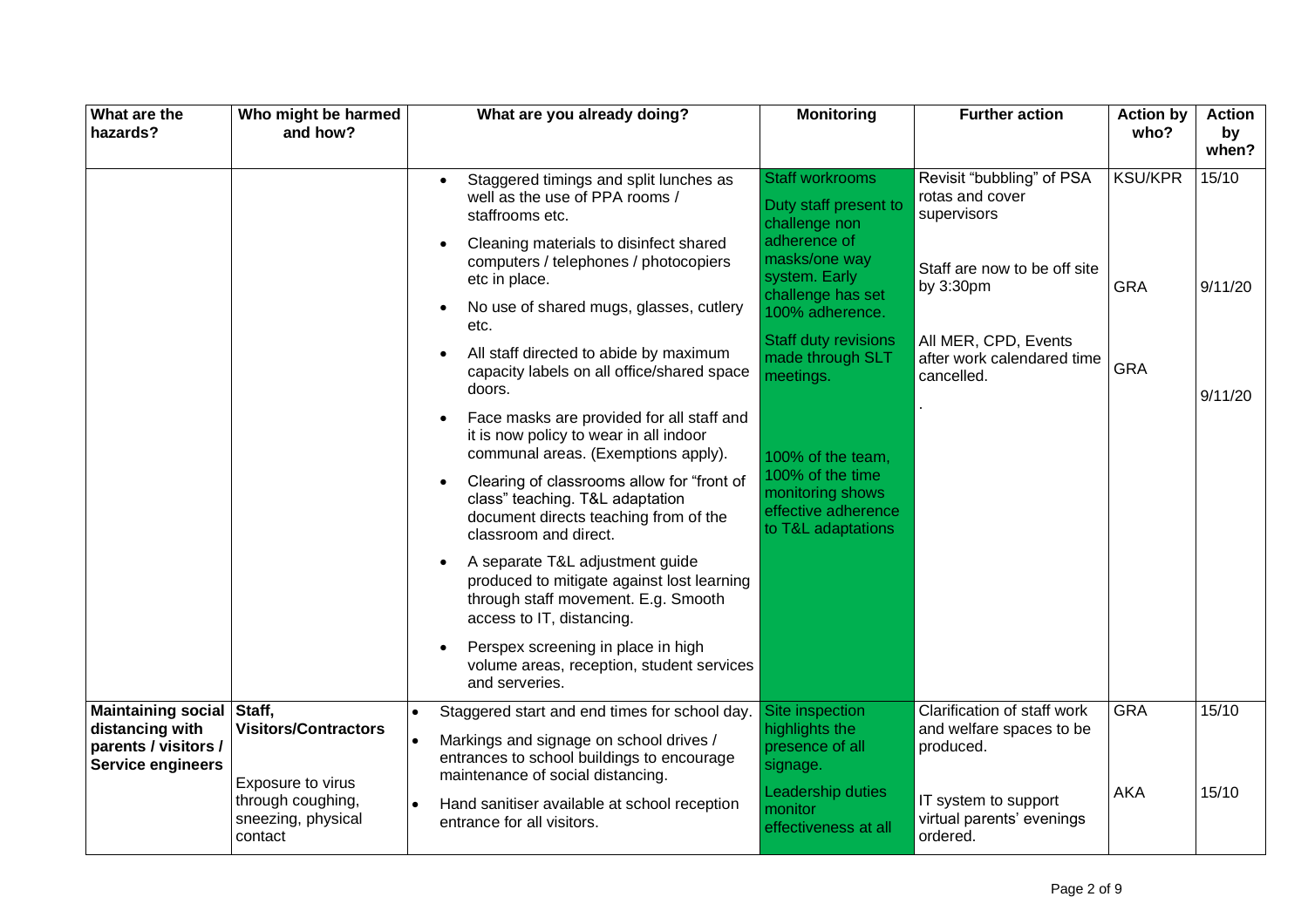| What are the<br>Who might be harmed<br>and how?<br>hazards?                                      | What are you already doing?                                                                                                                                                                                                                                                                                                                                                                                                                                                                                                                                                                                                                                                                                                                                                                                                                                                                                                                                                                                                                                                                                          | <b>Monitoring</b>                                                                                                                                                                                                                                   | <b>Further action</b>                                                                                                                           | <b>Action by</b><br>who? | <b>Action</b><br>by<br>when? |
|--------------------------------------------------------------------------------------------------|----------------------------------------------------------------------------------------------------------------------------------------------------------------------------------------------------------------------------------------------------------------------------------------------------------------------------------------------------------------------------------------------------------------------------------------------------------------------------------------------------------------------------------------------------------------------------------------------------------------------------------------------------------------------------------------------------------------------------------------------------------------------------------------------------------------------------------------------------------------------------------------------------------------------------------------------------------------------------------------------------------------------------------------------------------------------------------------------------------------------|-----------------------------------------------------------------------------------------------------------------------------------------------------------------------------------------------------------------------------------------------------|-------------------------------------------------------------------------------------------------------------------------------------------------|--------------------------|------------------------------|
| The risk of spreading<br>the virus is greater if<br>social distancing of 2m<br>is not maintained | Protocols in place for visitor sign in and<br>information for track and trace.<br>Visitors to school kept to a minimum with only<br>essential personnel on school site.<br>Arrangements in place for telephone, email or<br>virtual meetings with parents rather than face<br>to face (however brief).<br>Risk assessments are requested from all<br>Contracts before engineers attend site to<br>carry out any works.<br>When signing in to the building a declaration<br>form is to be signed. This information is kept<br>for 14days for track and trace reasons and<br>then destroyed.<br>Deliveries are stored in the site room for<br>24hours, site staff to sanitise before and after.<br>Contractors and site are asked to work<br>individually where possible.<br>Site team are social distancing and track and<br>tracing when a task's longer that 15 minutes.<br>This includes shared working with<br>contractors.<br>All cleaning staff social distance and have<br>their own cleaning rounds so minimising<br>contact.<br>Visitor protocol and guides in place with<br>direction form reception staff. | entrances.<br><b>Leadership checks</b><br>on visitor protocols<br>being followed.<br><b>Significant reduction</b><br>in parental walk ups.<br>Trust site visits in<br>place to monitor the<br>adherence by site,<br>cleaning and<br>catering staff. | Signage added to<br>entrance gates explaining<br>that appointments must be<br>made in advance.<br>Further individual hand<br>sanitiser ordered. | <b>VHO</b><br><b>VHO</b> | 09/10<br>09/10               |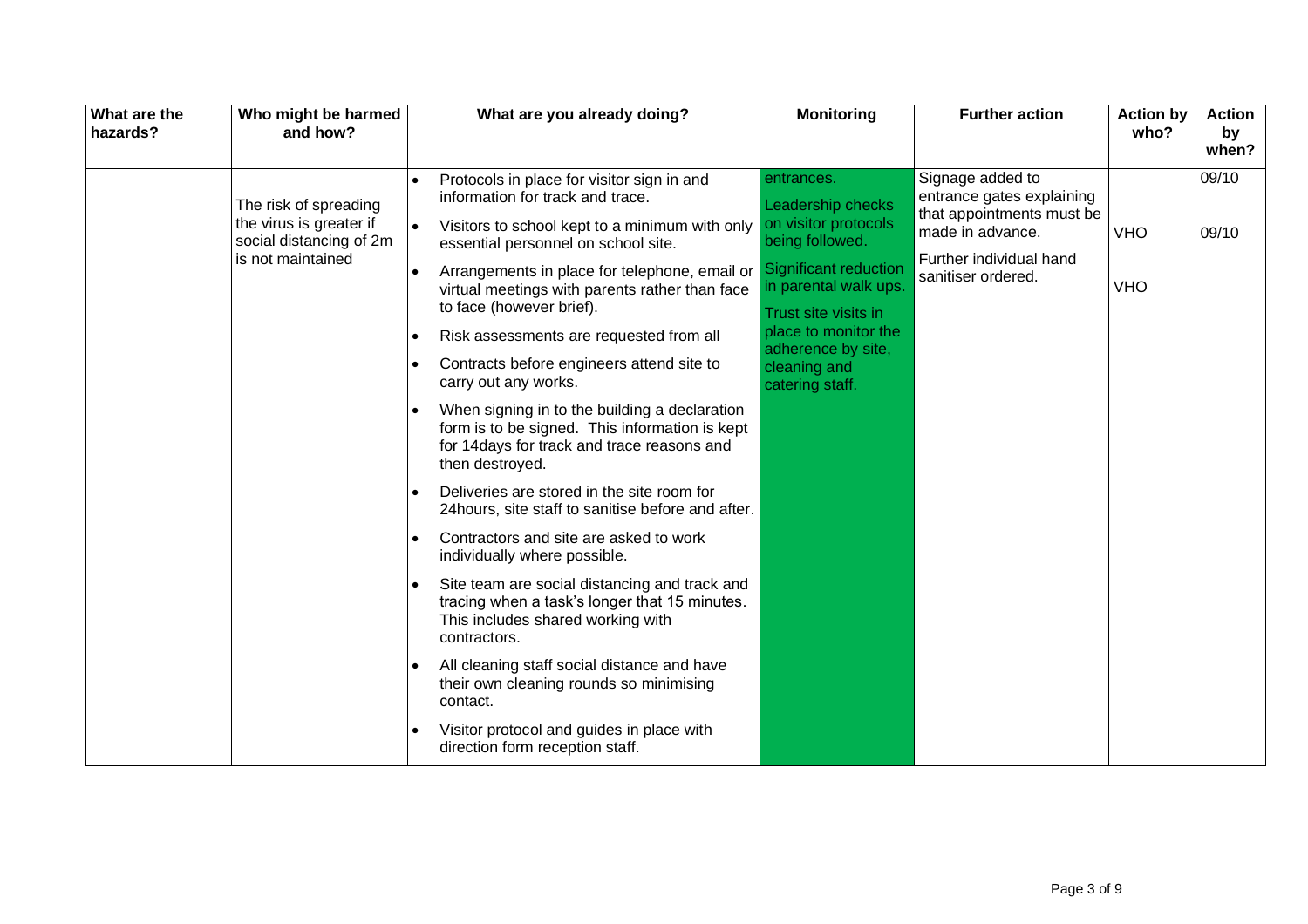| What are the<br>hazards?                                  | Who might be harmed<br>and how?                                                                                                                                      | What are you already doing?<br><b>Monitoring</b><br><b>Further action</b>                                                                                                                                                                                                                                                                                                                                                                                                                                                                                                                                                                                                                                                                                                                                                                            | <b>Action by</b><br>who? | <b>Action</b><br>by<br>when? |
|-----------------------------------------------------------|----------------------------------------------------------------------------------------------------------------------------------------------------------------------|------------------------------------------------------------------------------------------------------------------------------------------------------------------------------------------------------------------------------------------------------------------------------------------------------------------------------------------------------------------------------------------------------------------------------------------------------------------------------------------------------------------------------------------------------------------------------------------------------------------------------------------------------------------------------------------------------------------------------------------------------------------------------------------------------------------------------------------------------|--------------------------|------------------------------|
| <b>Contamination of</b><br>equipment or<br>resources      | Staff,<br><b>Visitors/Contractors</b><br>Exposure to virus<br>through contaminated<br>equipment or resources  .                                                      | Site checks<br>Additional fridges ordered<br>All soft furnishings and resources which can't<br>be disinfected are removed from classrooms<br>completed with the<br>in order to prevent<br>removal, de-<br>overcrowding of lunches<br>shared areas.<br>cluttering of<br>etc.<br>All equipment that has been used is cleaned /<br>classroom, social<br>disinfected daily or between users.<br>and office areas.<br>Stocks of disinfectant and cleaning products<br>All staff carry<br>monitored weekly to maintain appropriate<br>sanitiser<br>levels.<br>Monitoring of<br>Additional hours for cleaning staff, including<br>cleaning rotas by<br>provision for cleaning during the school day.<br>leadership team.<br>These focus on specialist rooms and<br>frequently touched places.<br>Staff are supplied with individual "clip on"<br>sanitiser. | <b>VHO</b>               | 23/10                        |
| <b>Spread of virus</b><br>due to hygiene<br><b>issues</b> | Staff,<br><b>Visitors/Contractors</b><br>Risk of spreading virus<br>due to lack of<br>handwashing<br>Risk of spreading virus<br>through contamination<br>of surfaces | Cleaning log in place<br>Staff wash hands for 20 seconds regularly on<br>arrival to school, before and after eating, after<br>to cover all<br>frequently touched<br>sneezing or coughing and at regular times<br>places and toilets.<br>throughout the day.<br><b>Monitored by Trust</b><br>Staff using toilets / handwashing facilities to<br>estates manager<br>maintain social distancing.<br>visits.<br>Twice daily inspections of handwashing /<br>toilet facilities throughout day to ensure<br>appropriate levels of soap / paper towels etc.<br>Stocks of handwashing equipment monitored<br>$\bullet$<br>weekly to maintain appropriate levels.<br>Additional hand sanitiser available. Personal<br>"clip on" sanitiser available.<br>Alert premises staff of any risks that emerge<br>$\bullet$<br>during the day in toilets.              | <b>GRA</b><br><b>VHO</b> |                              |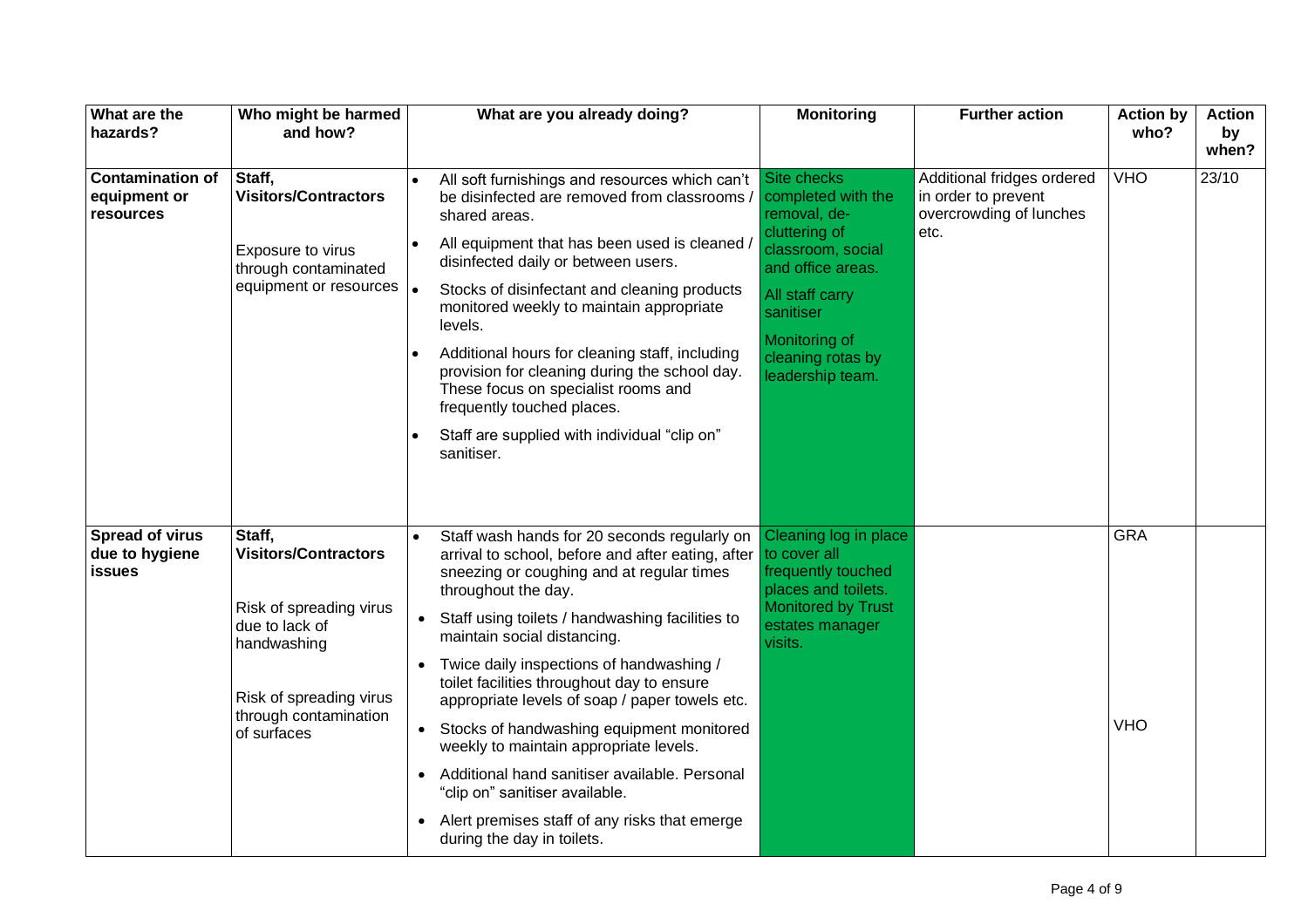| What are the<br>hazards?                                     | Who might be harmed<br>and how?       | What are you already doing?                                                                                                                                                                           | <b>Monitoring</b>                                                  | <b>Further action</b>                                                         | <b>Action by</b><br>who? | <b>Action</b><br>by<br>when? |
|--------------------------------------------------------------|---------------------------------------|-------------------------------------------------------------------------------------------------------------------------------------------------------------------------------------------------------|--------------------------------------------------------------------|-------------------------------------------------------------------------------|--------------------------|------------------------------|
|                                                              |                                       | Increased cleaning throughout school day<br>$\bullet$<br>and at the end - paying particular attention to<br>door handles, banisters, light switches, sinks,<br>toilets, toys, books, desks, chairs.   |                                                                    |                                                                               |                          |                              |
|                                                              |                                       | • Tissues readily available - 'catch it, bin it, kill<br>it'. Bins emptied daily.                                                                                                                     |                                                                    |                                                                               |                          |                              |
|                                                              |                                       | 'Deep clean' for rooms that have been used<br>$\bullet$<br>at end of each day.                                                                                                                        |                                                                    |                                                                               |                          |                              |
|                                                              |                                       | • Where possible doors should be open (door<br>wedges provided). Windows can be used<br>where possible.                                                                                               |                                                                    |                                                                               |                          |                              |
|                                                              |                                       | Air conditioning can be used using the<br>$\bullet$<br>external source AC. Fans should not be used<br>to circulate air.                                                                               |                                                                    |                                                                               |                          |                              |
|                                                              |                                       |                                                                                                                                                                                                       |                                                                    |                                                                               |                          |                              |
| <b>Staff becoming ill</b><br>with symptoms<br>whilst on site | Staff,<br><b>Visitors/Contractors</b> | Clear information provided to staff regarding<br>symptoms to be aware of - procedure in<br>place to report these promptly to SLT.                                                                     | <b>Test cases have</b><br>tested the use of<br>specified room with | Further teams meeting<br>held to talk through the<br>suspected case procedure | <b>GRA</b>               | 09/10                        |
|                                                              | High risk of infection if<br>exposed  | • Designated room to isolate Staff with<br>symptoms set up. (Well ventilated and<br>thoroughly cleaned after use, hair salon)                                                                         | de-briefs.<br><b>Test cases</b><br>completed of testing            | and internal track and<br>trace.                                              |                          |                              |
|                                                              |                                       | • PPE provided for staff members supervising<br>pupils with symptoms. (Fluid-resistant<br>surgical mask).                                                                                             | procedure with full<br>de-brief.<br>First case of staff            | Additional home testing<br>kits ordered                                       | <b>DDA</b>               | 07/10                        |
|                                                              |                                       | Staff with symptoms sent home immediately.<br>$\bullet$                                                                                                                                               | positive effectively<br>tested the symptoms                        |                                                                               |                          |                              |
|                                                              |                                       | Staff access testing promptly and school is<br>$\bullet$<br>informed of results if positive, or to access<br>testing. Where there may be delays in testing<br>a small number of kits can be provided. | for internal track and<br>trace and staff log.                     |                                                                               |                          |                              |
|                                                              |                                       | Staff to provide tracking of break/lunch<br>$\bullet$                                                                                                                                                 |                                                                    |                                                                               |                          |                              |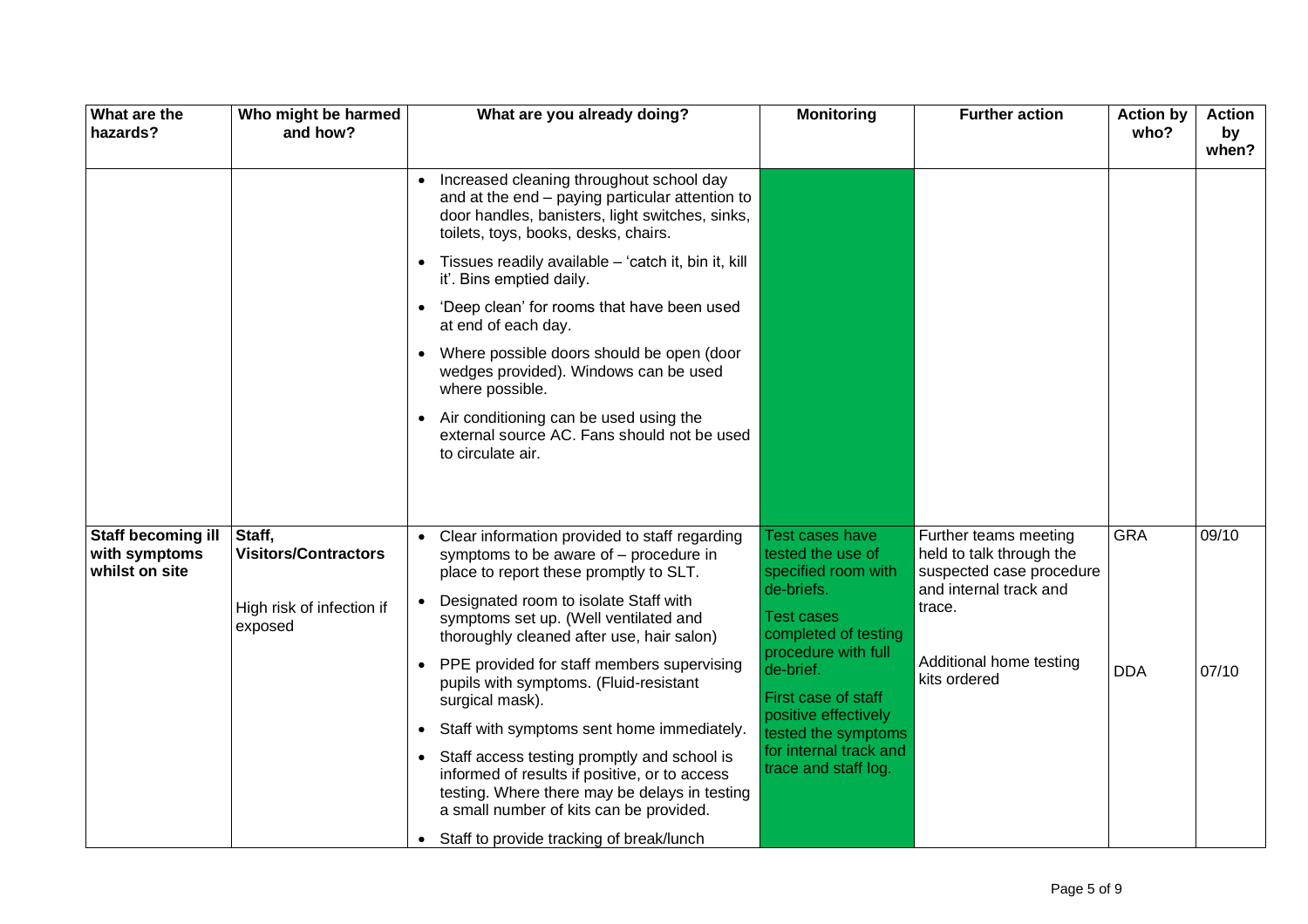| What are the<br>hazards?                                     | Who might be harmed<br>and how?       | What are you already doing?                                                                                                                                                                                                                                                                                | <b>Monitoring</b>                                                        | <b>Further action</b>                                                                                    | <b>Action by</b><br>who? | <b>Action</b><br>by<br>when? |
|--------------------------------------------------------------|---------------------------------------|------------------------------------------------------------------------------------------------------------------------------------------------------------------------------------------------------------------------------------------------------------------------------------------------------------|--------------------------------------------------------------------------|----------------------------------------------------------------------------------------------------------|--------------------------|------------------------------|
|                                                              |                                       | interaction and travel information.                                                                                                                                                                                                                                                                        |                                                                          |                                                                                                          |                          |                              |
|                                                              |                                       | Staff tracking document in place to support<br>$\bullet$<br>internal track and trace/identification of<br>patterns.                                                                                                                                                                                        |                                                                          |                                                                                                          |                          |                              |
|                                                              |                                       | Due to the separate bubbles the Trust<br>Estates Manager will take over responsibility<br>of daily operations in the event of site staff<br>having to isolate. To cover wider health and<br>safety/COVID commitments.                                                                                      |                                                                          |                                                                                                          |                          |                              |
| <b>Staff displaying</b><br>symptoms at                       | Staff,<br><b>Visitors/Contractors</b> | Staff who display symptoms at home must<br>not attend school.                                                                                                                                                                                                                                              | Leadership tracking<br>of the staff tracker                              |                                                                                                          | <b>GRA</b>               |                              |
| home                                                         | High risk of infection if<br>exposed  | Anyone displaying symptoms at home<br>advised to self-isolate for 10 days from their<br>symptoms showing- (staff are infectious 48<br>before showing symptoms) Staff to access<br>testing to determine if they can return sooner.<br>Responsibility to inform the Academy via the<br>staff absence policy. | has ensured<br>adherence to policy.                                      |                                                                                                          |                          |                              |
|                                                              |                                       | Anyone living with someone who displays<br>symptoms advised to self-isolate for 14 days.<br>Staff to access testing to determine if they<br>can return sooner.                                                                                                                                             |                                                                          |                                                                                                          |                          |                              |
| <b>Exposure to virus</b><br>when managing<br>suspected cases | Staff,<br><b>Visitors/Contractors</b> | Identified room(s) for managing intimate care<br>/ first aid to be distinct from managing<br>suspected COVID:<br>Medical room- First aid                                                                                                                                                                   | Test cases have<br>highlighted the<br>effectiveness of the<br>provision. | Ensure secondary training<br>of additional staff for<br>COVID support in case of<br>low staffing levels. | <b>VHO/WKI</b>           | 15/10                        |
|                                                              |                                       | Accessible toilet area- Intimate care- also<br>yellow pod<br>Multi Faith and hair salon- COVID                                                                                                                                                                                                             |                                                                          |                                                                                                          |                          |                              |
| Lack of staff to<br>teach / supervise<br>pupils due to       | Lack of supervision                   | All staff inform line manager by 8am if they will be<br>unable to attend work due to illness, self-isolating.<br>Staffing designed to mitigate against high levels                                                                                                                                         | Daily monitoring of<br>cover.                                            | Analysis of acceptable<br>levels of staffing based<br>upon current projections.                          | <b>GRA</b>               |                              |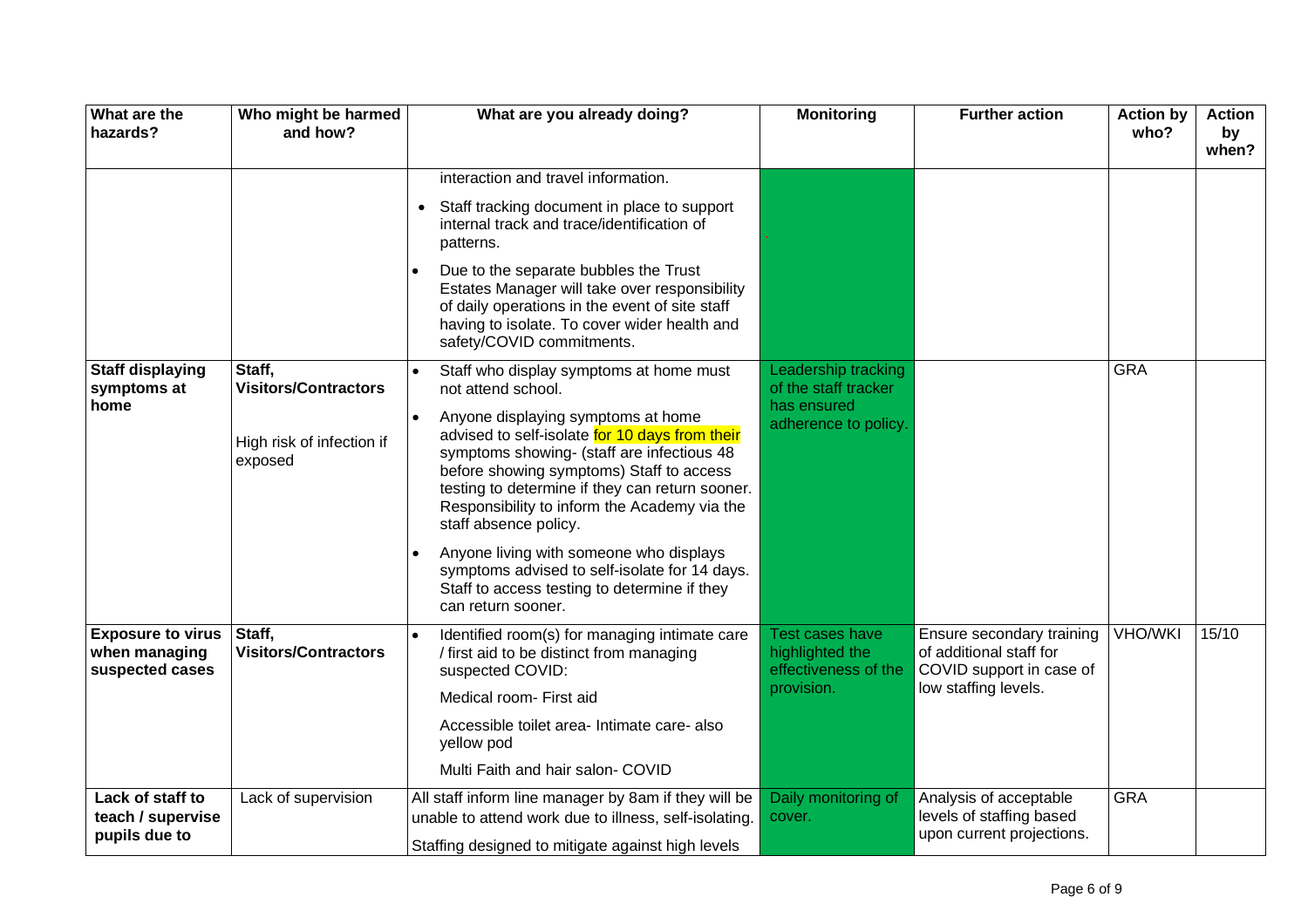| What are the<br>hazards?                                                         | Who might be harmed<br>and how?                                          | What are you already doing?                                                                                                                                                                                                                                                                                                                                                                                                        | <b>Monitoring</b>                                                                    | <b>Further action</b>                                                                                                                                                                                                                                                       | <b>Action by</b><br>who? | <b>Action</b><br>by<br>when? |
|----------------------------------------------------------------------------------|--------------------------------------------------------------------------|------------------------------------------------------------------------------------------------------------------------------------------------------------------------------------------------------------------------------------------------------------------------------------------------------------------------------------------------------------------------------------------------------------------------------------|--------------------------------------------------------------------------------------|-----------------------------------------------------------------------------------------------------------------------------------------------------------------------------------------------------------------------------------------------------------------------------|--------------------------|------------------------------|
| high staff<br>absence                                                            | Risk of spreading virus<br>if strict pupil grouping is<br>not adhered to | of staff absence.<br>No splitting of a group between other classes to<br>enable cover.<br>Staff access testing promptly to identify<br>accurately when they can return to work.<br>Keep staff updated with quarantining policy<br>when returning from holiday prior to the start<br>of term.                                                                                                                                       | Oversight form HOS.                                                                  |                                                                                                                                                                                                                                                                             |                          |                              |
| <b>Risk associated</b><br>with the<br>preparation and<br>distribution of<br>food | <b>Catering staff</b>                                                    | The catering team are following the<br>government guidelines, (Keeping workers and<br>customers safe during COVID-19 in restaurants,<br>pubs, bars and takeaway services). This<br>information is updated regularly and<br>assessed by the Trust Catering Manager.<br>https://assets.publishing.service.gov.uk/media/5eb96e8<br>e86650c278b077616/working-safely-during-covid-19-<br>restaurants-pubs-takeaway-services-200910.pdf | <b>External trust visit</b><br>needed to verify the<br>adherence to the<br>guidance. | Catering manager to adapt JPI<br>the government guidance<br>to identify site specific<br>areas of risk.<br>Specific guidance to<br>identify key areas where<br>social distancing may be<br>difficult in food<br>preparation.                                                | JPI                      | 15/10<br>15/10               |
|                                                                                  |                                                                          | Masks and visors are provided.                                                                                                                                                                                                                                                                                                                                                                                                     |                                                                                      | In line with government<br>guidelines, the expectation<br>of the Trust is that all staff<br>working in the Catering<br>department will<br>wear facemasks when<br>preparing and serving<br>food. Those staff with a<br>medical exemption will be<br>expected to wear a visor | <b>VHO</b>               | 26/11                        |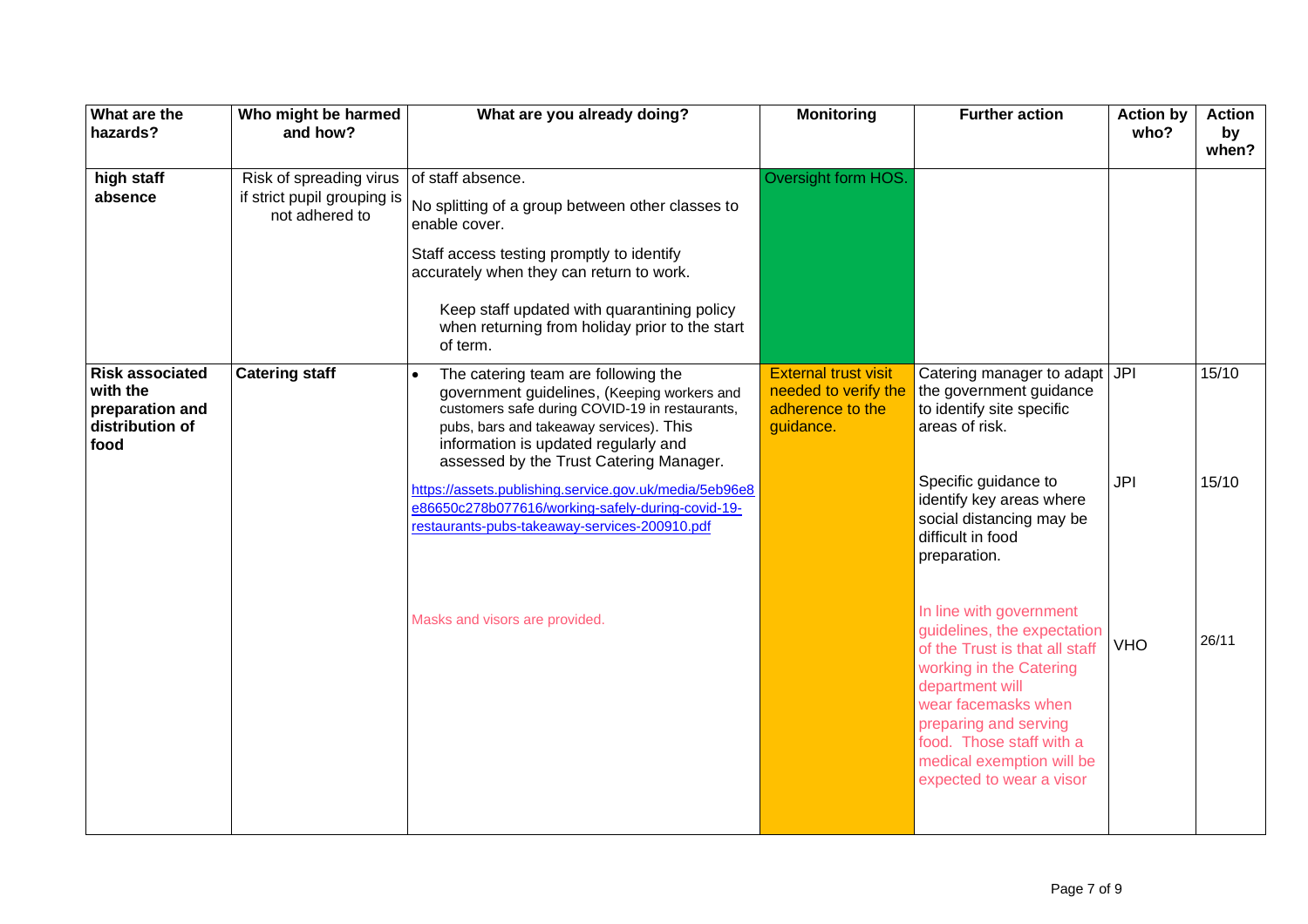| What are the<br>hazards?                                    | Who might be harmed<br>and how?                                                             |           | What are you already doing?                                                                                                                                                                                                  | <b>Monitoring</b>                                                                         | <b>Further action</b>                                                                                    | <b>Action by</b><br>who? | <b>Action</b><br>by<br>when? |
|-------------------------------------------------------------|---------------------------------------------------------------------------------------------|-----------|------------------------------------------------------------------------------------------------------------------------------------------------------------------------------------------------------------------------------|-------------------------------------------------------------------------------------------|----------------------------------------------------------------------------------------------------------|--------------------------|------------------------------|
| <b>Risk of exposure</b><br>when working<br>with other Staff | <b>Staff</b>                                                                                |           | Working together is not permitted unless<br>completely necessary and no other way of<br>completing the task.                                                                                                                 | Daily Leadership<br>monitoring has<br>identified adherence                                |                                                                                                          | <b>GRA</b>               |                              |
|                                                             | Risk of infection due to<br>exposure to bodily fluids<br>or physical contact                |           | Mechanical aides are provided in most cases<br>that will stop the likelihood of needing multiple<br>staff working together.                                                                                                  | to maximum<br>capacity guidance.                                                          |                                                                                                          |                          |                              |
|                                                             |                                                                                             |           | Site staff have all completed an H&S, and<br>manual handling course so are capable to<br>assess any situation for themselves if an<br>assessment has not already been done for a<br>particular task.                         | Weekly trust estates<br>manager visits<br>evidence site<br>working practice<br>adherence. |                                                                                                          |                          |                              |
|                                                             |                                                                                             |           | Staff work areas have been sign posted to<br>identify maximum number of people in the<br>rooms at one time.                                                                                                                  |                                                                                           |                                                                                                          | <b>VHO</b>               |                              |
| <b>High risk staff</b>                                      | <b>Clinically extremely</b><br>vulnerable staff with<br>pre-existing medical<br>conditions. | $\bullet$ | Identify staff who are clinically extremely<br>vulnerable / clinically vulnerable.<br>Identify staff who live in a house with<br>someone who is clinically extremely<br>vulnerable should only attend if stringent           | Staff tracker in<br>place.<br>Individual risk<br>assessments in<br>place.                 | Identify staff who also<br>have contact with clinically<br>vulnerable people through<br>support bubbles. | $\overline{HR}$          | 12/10                        |
|                                                             | <b>Clinically vulnerable</b><br>staff                                                       |           | social distancing measures can be in place<br>(assess risk case by case). Follow Gov<br>guidance when updated                                                                                                                |                                                                                           | Review of individual risk<br>assessments in place<br>each month.                                         | <b>LRI</b>               | 15/10                        |
|                                                             | Higher risk of<br>complications from the<br>virus                                           |           | Extremely Clinically vulnerable individuals<br>(those with defined pre-existing conditions)<br>assigned roles in school where strict social<br>distancing can be maintained or work from<br>home to support remote learning. |                                                                                           |                                                                                                          |                          |                              |
|                                                             |                                                                                             |           | Individual risk assessments created with<br>clinically extremely vulnerable staff.                                                                                                                                           |                                                                                           |                                                                                                          |                          |                              |
| <b>Lifts</b>                                                | Staff,<br><b>Visitors/Contractors</b>                                                       | $\bullet$ | Only one person uses a lift at a time.<br>Ensure daily cleaning including controls /<br>buttons.                                                                                                                             | Duty staff monitor lift<br>usage.                                                         |                                                                                                          | VHO/ WKI                 |                              |